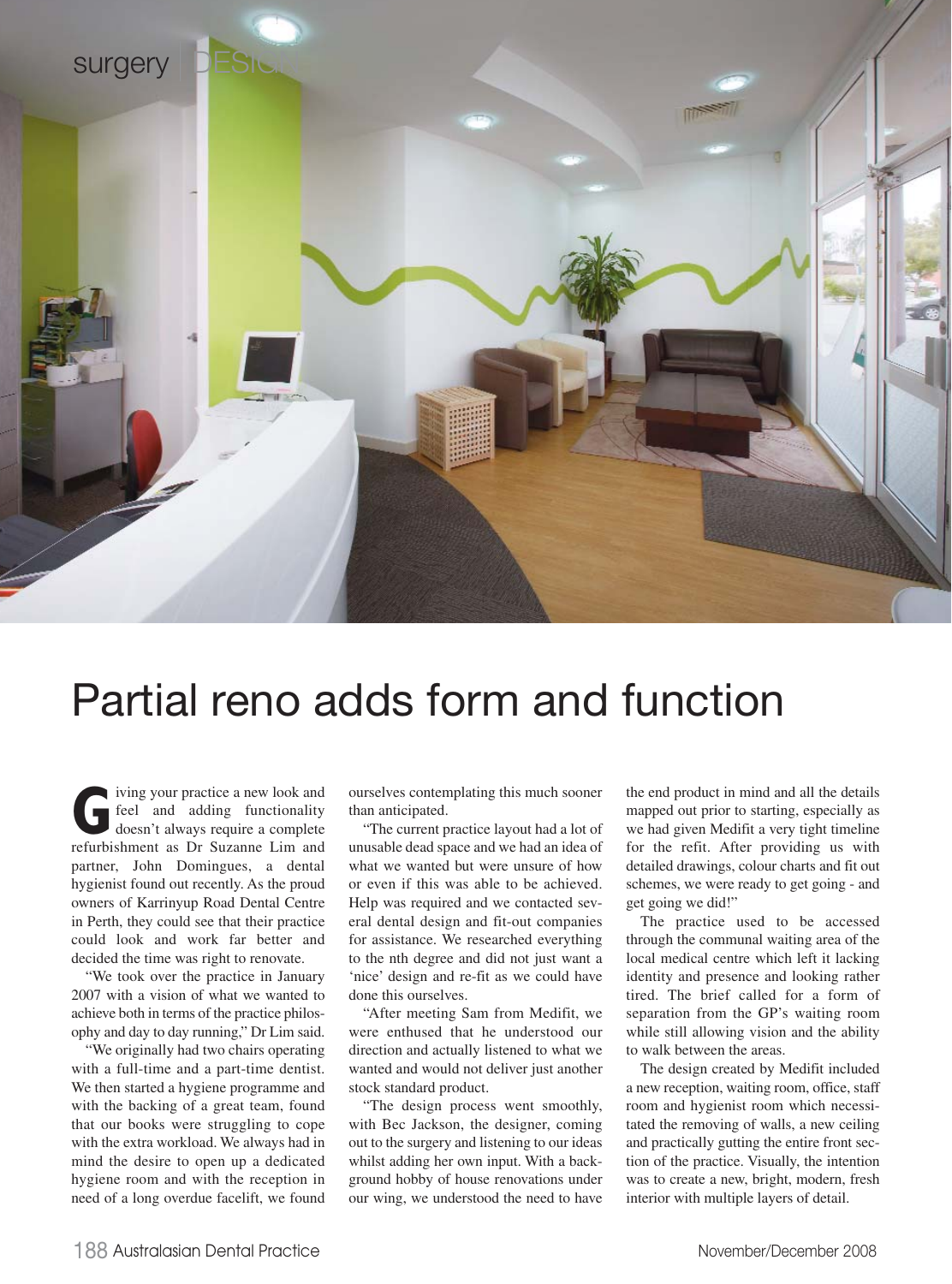



New ceilings were installed featuring a decorative, curved bulkhead which follows the line of the new reception counter below and compliments the wall that defines the new treatment room.

A striking splash of vivid colour really stands out against the neutral white on white colour palate with the natural timber colours in the floor helping to balance the overall feel.

To segregate and define the dental practice away from the medical practice, a new wall was built inclusive of an opening comprising sliding and fixed decorative panels. Featuring a custom cut geometric pattern, these provide privacy while also acting as a design element.

To maximise the feeling of space in the new hygienist's room, a neutral colour palate was applied.



*Above and below: Before the partial renovation.*